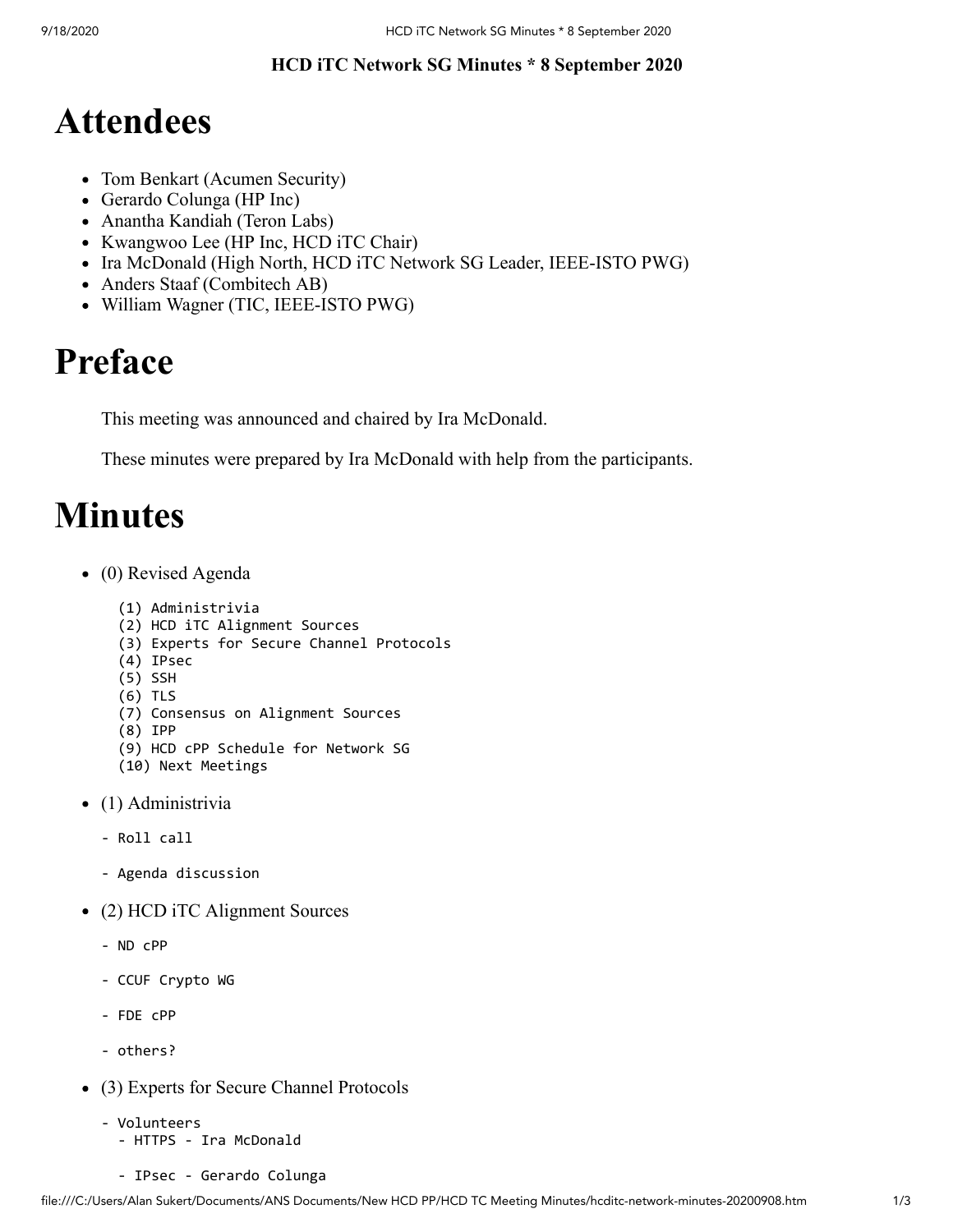- SSH Anantha Kandiah
- TLS Anantha Kandiah
- $\bullet$  (4) IPsec
	- While there is an Initiator and Responder, there is not a fixed Client of Server (Tom Benkart)
	- So no HCD separation of Client and Server SFRs for IPsec
- $\bullet$  (5) SSH
	- ND cPPv2.2e does separate Client and Server SFRs for SSH
	- So HCD separation of Client and Server SFRs for SSH
	- CCUF Crypto WG has done work on SSH requirements - contacts are Ashit Vora, Michael Vogel, Terry Diaz

ACTION: 09/08/20 - Kwangwoo Lee to contact CCUF Crypto WG about SSH requirements - OPEN

- $\bullet$  (6) TLS
	- TLS/1.3 should be added to both Client and Server SFRs for HCD (Ira McDonald) - Not necessary to change selection, because currently permitted (Tom Benkart)
	- TLS/1.3 is being requested by many large enterprise clients of HCDs (Ira McDonald) - Agree we need TLS/1.3 in selection in HCD cPP (Gerardo Colonga, Kwangwoo Lee)
	- IETF TLS/1.3 deprecated SHA-1 hash, symmetric encryption modes (e.g., AES\_CBC), and TLS versions (e.g., TLS/1.0 and TLS/1.3) should not be allowed in HCD cPP (Ira McDonald) - Choice should be up to customer and not PP (Tom Benkart)
		- HCD cPP is a security profile and should be authoritative (Ira McDonald)
	- IETF TLS/1.3 spec takes precedence over any Common Criteria Protection Profile text for protocol conformance (Ira McDonald) - [Rough consensus agreement with this stance]
	- HCD cPP should not invent new TLS SARs (Tom Benkart), but instead should defer to the experts in the Network Device TLS WG - [Rough consensus agreement with this stance]
	- Suggest adding informative notes to PP / SD for IETF TLS Best Practices (Ira McDonald) - Exact Compliance means evaluation labs \*cannot\* vary from stated SARs (Tom Benkart)
		- Agree we should add informational references to IETF TLS Best Practices (Kwangwoo Lee)
	- Network Device cPPv2.2e primary source of HCD cPP TLS requirements? (Ira McDonald) - [Rough consensus agreement with this stance]
		- Network Device TLS WG is addressing TLS/1.3 (Anantha Kandiah)
		- Network Device TLS WG is also addressing DTLS/1.3 (Anantha Kandiah)
- (7) Consensus on Alignment Sources
	- HCD cPP IPsec/SSH/TLS requirements should come (mainly) from ND cPPv2.2e (Ira McDonald) - [Rough consensus agreement with this stance]
- $\bullet$  (8) IPP